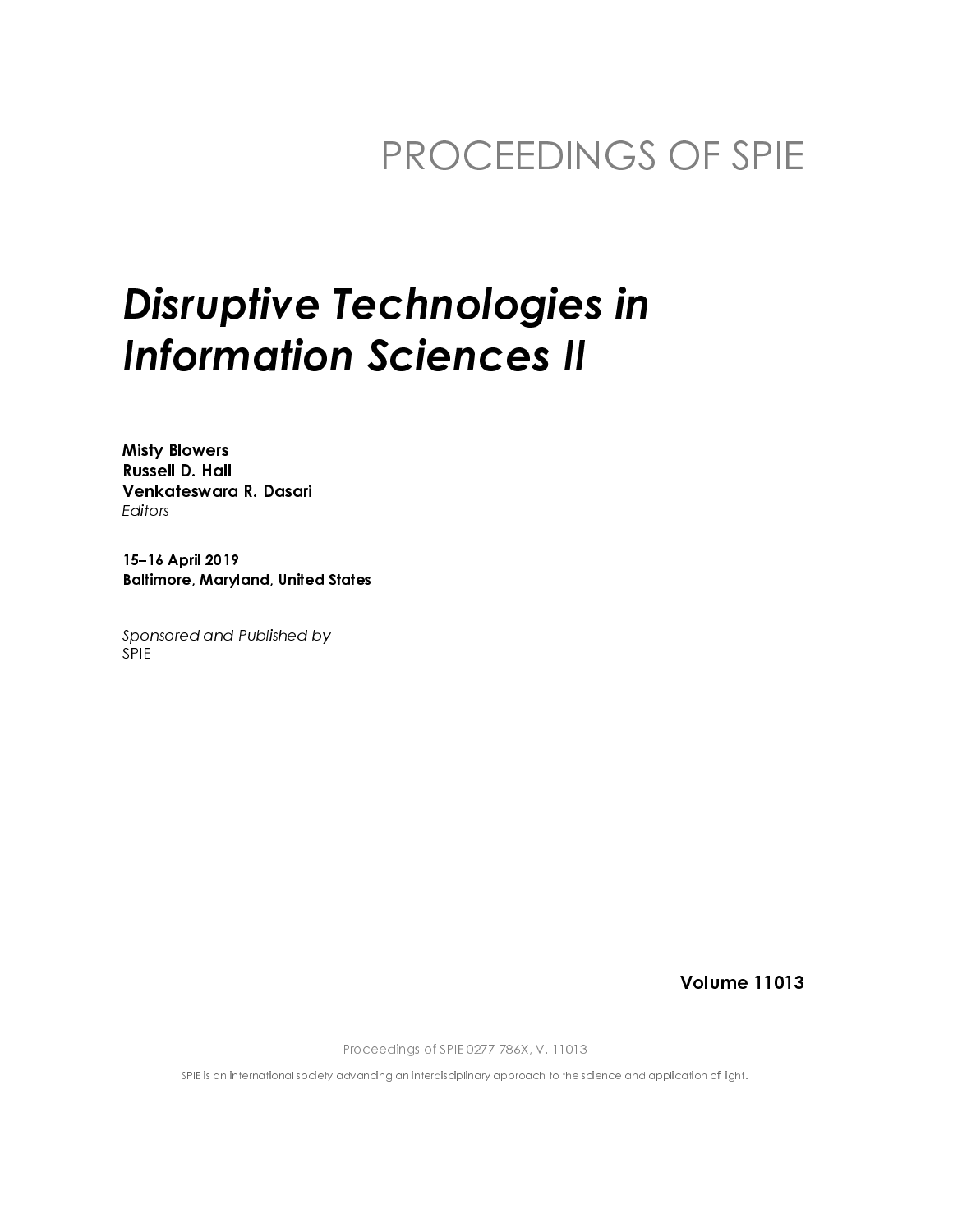The papers in this volume were part of the technical conference cited on the cover and title page. Papers were selected and subject to review by the editors and conference program committee. Some conference presentations may not be available for publication. Additional papers and presentation recordings may be available online in the SPIE Digital Library at SPIEDigital Library org.

The papers reflect the work and thoughts of the authors and are published herein as submitted. The publisher is not responsible for the validity of the information or for any outcomes resulting from reliance thereon.

Please use the following format to cite material from these proceedings:

Author(s), "Title of Paper," in Disruptive Technologies in Information Sciences II, edited by Misty Blowers, Russell D. Hall, Venkateswara R. Dasari, Proceedings of SPIE Vol. 11013 (SPIE, Bellingham, WA, 2019) Seven-digit Article CID Number.

ISSN: 0277-786X ISSN: 1996-756X (electronic)

ISBN: 9781510626911 ISBN: 9781510626928 (electronic)

Published by **SPIF** P.O. Box 10, Bellingham, Washington 98227-0010 USA Telephone +1 360 676 3290 (Pacific Time) · Fax +1 360 647 1445 SPIE.org Copyright © 2019, Society of Photo-Optical Instrumentation Engineers.

Copying of material in this book for internal or personal use, or for the internal or personal use of specific clients, beyond the fair use provisions granted by the U.S. Copyright Law is authorized by SPIE subject to payment of copying fees. The Transactional Reporting Service base fee for this volume is \$18.00 per article (or portion thereof), which should be paid directly to the Copyright Clearance Center (CCC), 222 Rosewood Drive, Danvers, MA 01923. Payment may also be made electronically through CCC Online at copyright.com. Other copying for republication, resale, advertising or promotion, or any form of systematic or multiple reproduction of any material in this book is prohibited except with permission in writing from the publisher. The CCC fee code is 0277-786X/19/\$18.00.

Printed in the United States of America by Curran Associates, Inc., under license from SPIE.

Publication of record for individual papers is online in the SPIE Digital Library.



Paper Numbering: Proceedings of SPIE follow an e-First publication model. A unique citation identifier (CID) number is assigned to each article at the time of publication. Utilization of CIDs allows articles to be fully citable as soon as they are published online, and connects the same identifier to all online and print versions of the publication. SPIE uses a seven-digit CID article numbering system structured as follows:

. The first five digits correspond to the SPIE volume number.

• The last two digits indicate publication order within the volume using a Base 36 numbering system employing both numerals and letters. These two-number sets start with 00, 01, 02, 03, 04, 05, 06, 07, 08, 09, 0A, 0B ... 0Z, followed by 10-1Z, 20-2Z, etc. The CID Number appears on each page of the manuscript.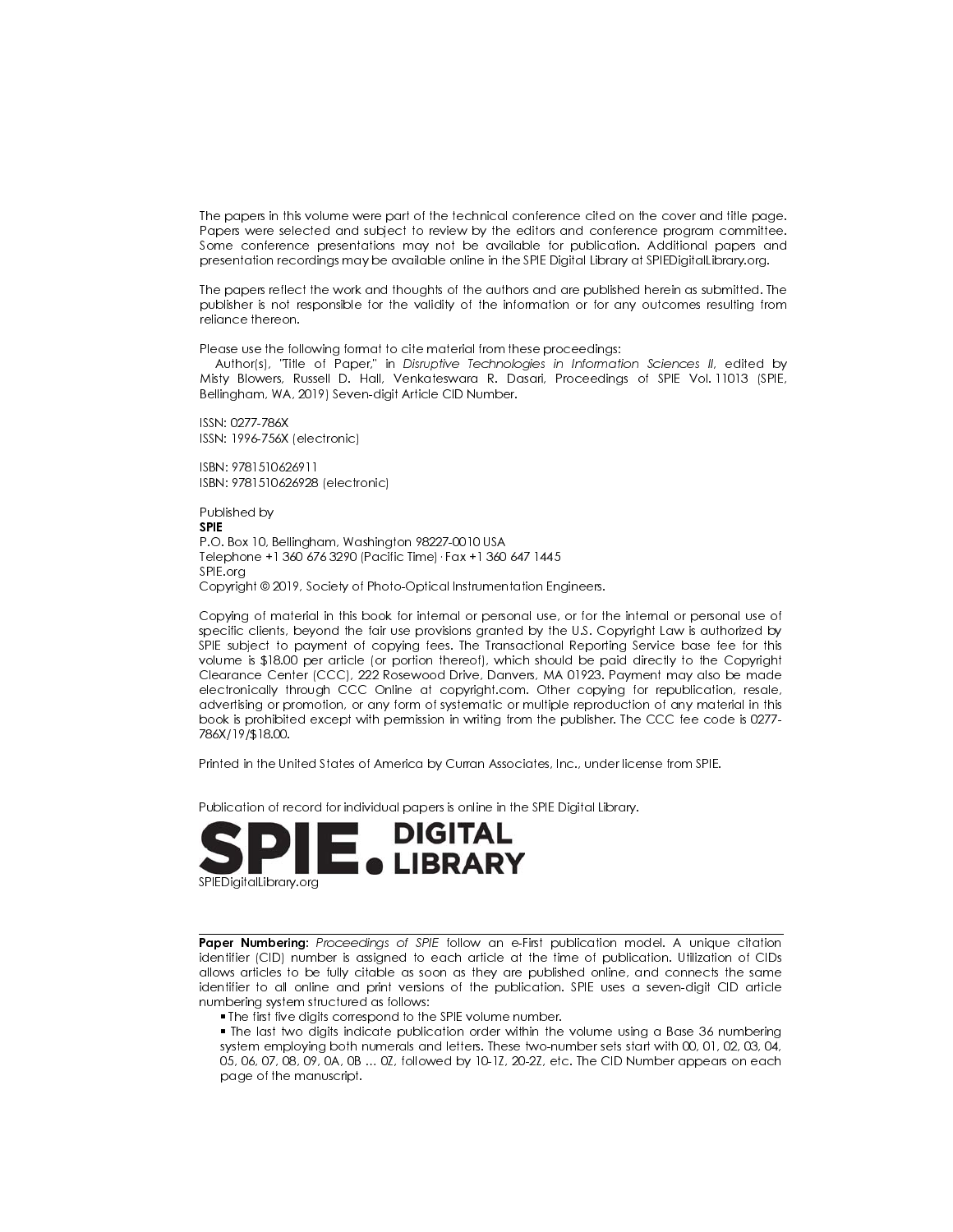## **Contents**

- 
- 

# SESSION 1 AUTONOMY, ARTIFICIAL INTELLIGENCE LANGUAGE AND ALGORITHMS I

- vii Confere<br>
ix Introduc<br>
SESSION 1 AUTONO<br>
1101302 Next gen<br>
fundame<br>
1101305 Auto-ger<br>
SESSION 2 AUTONO<br>
1101307 Domain s<br>
1101307 Domain s ix Introduction<br>
SESSION 1 AUTONOMY, ARTIFICIAL IN<br>
11013.02 Next generation Wikis bui<br>
fundamentally changes in<br>
11013.05 Auto-generating training<br>
SESSION 2 AUTONOMY, ARTIFICIAL IN<br>
11013.07 Domain specific architect<br>
11 SESSION 1 AUTONOMY,<br>
1101302 Next generation<br>
fundamental<br>
1101305 Auto-generation<br>
SESSION 2 AUTONOMY,<br>
1101307 Domain spec<br>
1101308 Deep learning<br>
SESSION 3 ADVANCED C<br>
110130C Building a hig 11013 02 Next generation Wikis built on object-based production and adaptive process management fundamentally changes intelligence production in the IC [11013-1]
- 11013 05 Auto-generating training data for network application classification [11013-4]

### SESSION 2 AUTONOMY, ARTIFICIAL INTELLIGENCE LANGUAGE AND ALGORITHMS II

- 11013 07 Domain specific architectures, hardware acceleration for machine/deep learning [11013-6]
- 11013 08 Deep learning visual programming [11013-7]

### SESSION 3 ADVANCED COMPUTING AND NETWORKS

- 11013 0C Building a high performance, secure, reliable and compliant heterogeneous computing capability through the integration of core and edge processing [11013-10]
- 11013 0E Shannon mutual information of a qutrit in cascade model [11013-12]
- 11013 OF Integration of OpenTap with quantum entanglement testbed for security analysis (Invited Paper) [11013-13]

### SESSION 4 COMPUTATIONAL INTELLIGENCE AND MISSION EFFECTIVENESS

- 11013 0G Optimization problems with low SWAP tactical computing (Invited Paper) [11013-14]
- 11013 0H Decentralized network assembly for positioning and coordination of ad hoc networks [11013-15]